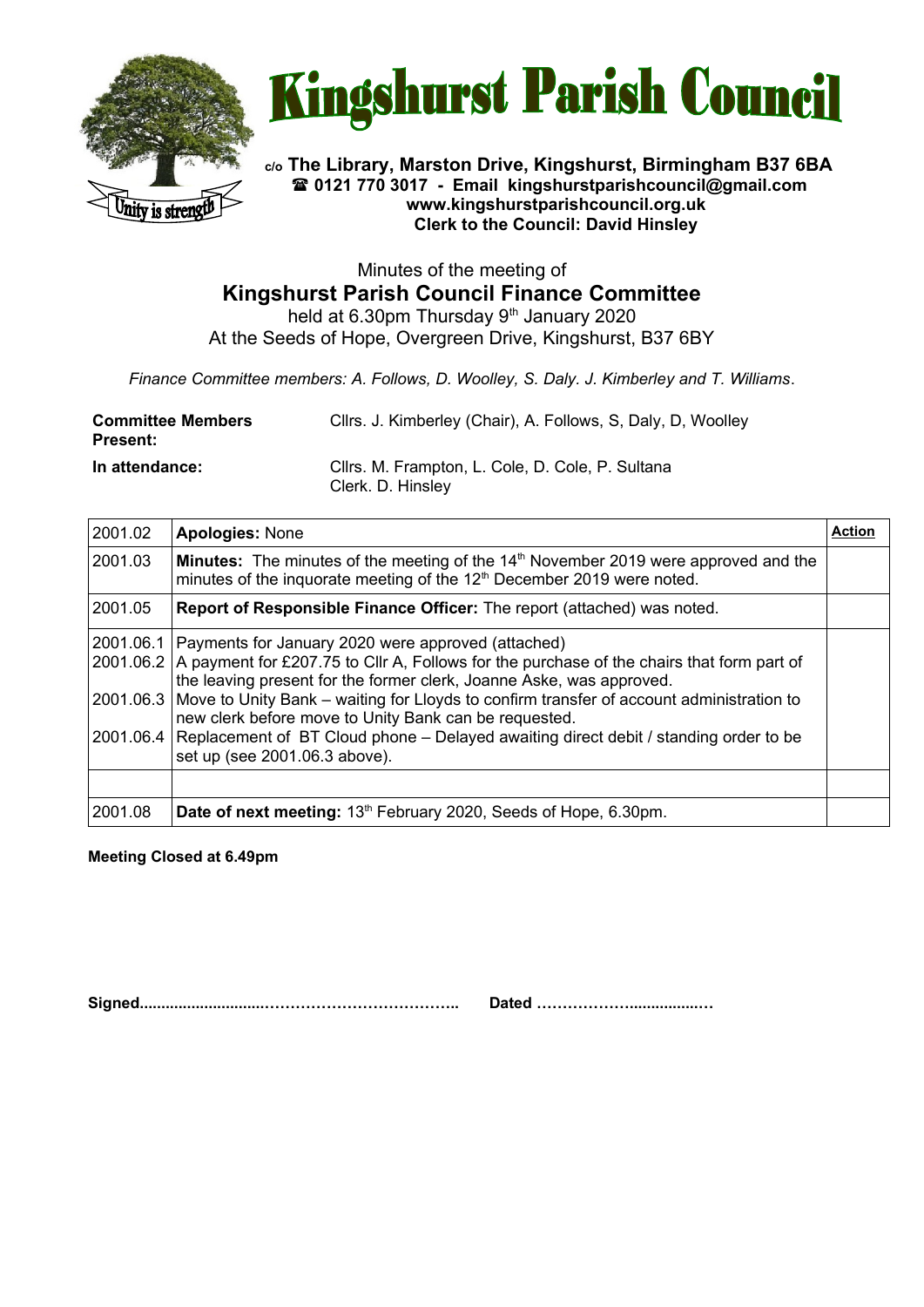# **Confirmed Payments for December 2019 as at 9/1/2020**

| Cheque payments -<br>Direct payments - | £2574.21<br>£ 247.42 |
|----------------------------------------|----------------------|
|                                        |                      |
| Total -                                | £2821.63             |

# **Other Items For Payment**

Christmas tree and lights approx £2000 Removal of Christmas banner £30 Training costs – new clerk £150

## **Bank account**

| Bank account balance 3 <sup>rd</sup> December 2019<br>minus confirmed payments for December 2019 | £67787.32<br>£1745.34 |
|--------------------------------------------------------------------------------------------------|-----------------------|
|                                                                                                  |                       |
|                                                                                                  | £66041.98             |

Statement for January 2020 not received (see below)

## **Move to Unity Trust Bank**

Waiting for Lloyds to confirm transfer of account administration to new clerk before move to Unity Bank can be requested.

## **Cloud phone**

Delayed – requires direct debit / standing order to be set up (see above).

### **Precept 2020-21**

Attached is a preliminary budget for 2020-21. The final precept has to be submitted to SMBC by 24/01/2020. (For further discussion in Private and confidential)

**David Hinsley Clerk / RFO**

**9 th January 2020**